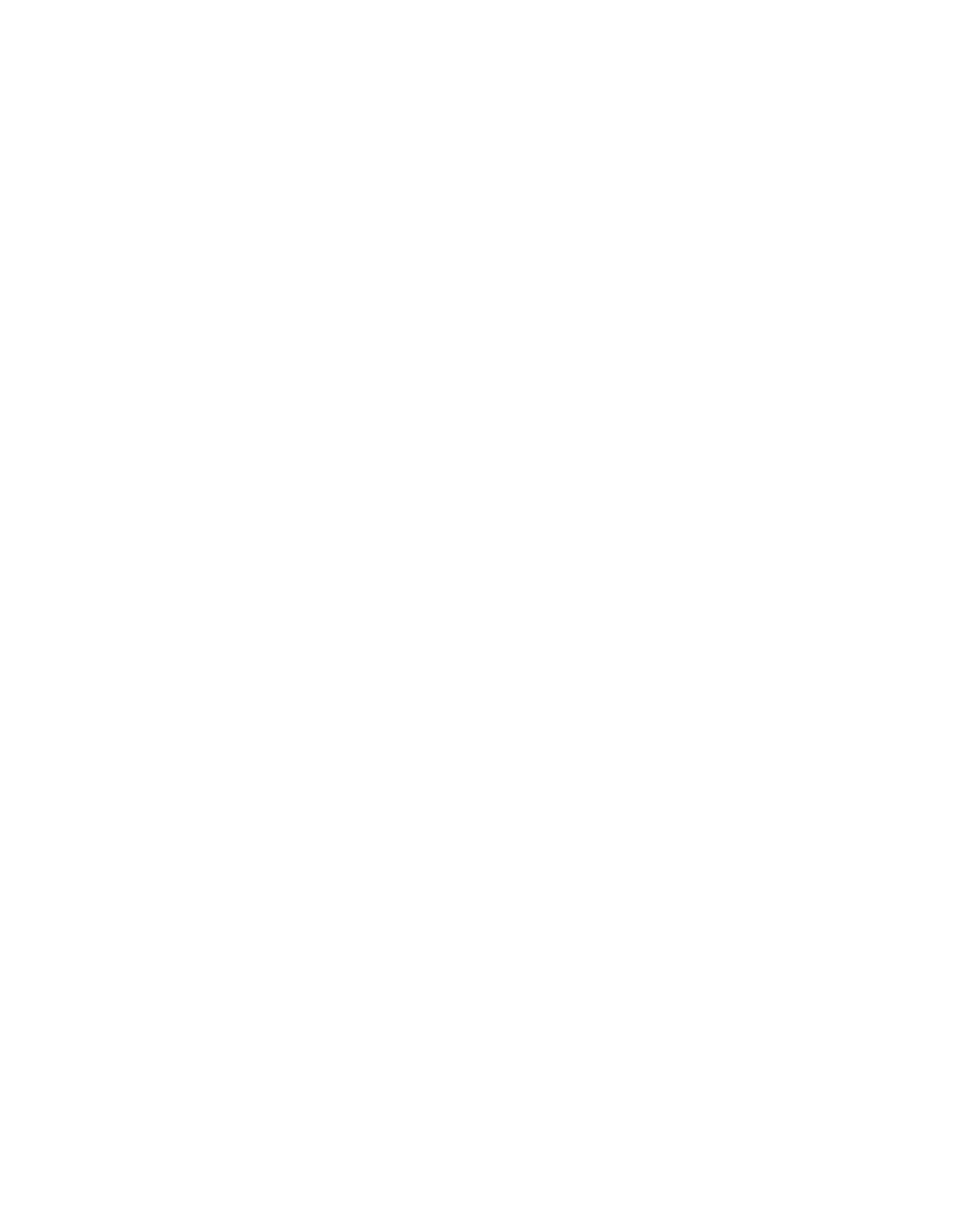# **Michigan Interscholastic Swim Coaches Associations Executive Board Meeting - May 1, 2022**

| Outstanding Service Award Nominee - Angela Venos (22 years with the Catholic League). All in Favor.                                                                                                                                                                   |                      |  |
|-----------------------------------------------------------------------------------------------------------------------------------------------------------------------------------------------------------------------------------------------------------------------|----------------------|--|
| Webmaster                                                                                                                                                                                                                                                             | Dave Zulkiewski      |  |
| Working to transfer website to team unify.                                                                                                                                                                                                                            |                      |  |
| Increasing social media presence.                                                                                                                                                                                                                                     |                      |  |
| <b>Diving</b>                                                                                                                                                                                                                                                         | <b>John Pearson</b>  |  |
| Goal is to increase diving presence at the MISCA clinic and in the organization.                                                                                                                                                                                      |                      |  |
| <b>Middle School</b><br><b>Damon Robertson</b><br>2022 meet was at Lakeview, working on a 2023 site. Do we want to look at a second middle school meet? Middle<br>school seasons across the state are all at different times. One meet probably makes the most sense. |                      |  |
| <b>Academic All-State Team</b>                                                                                                                                                                                                                                        | <b>Kyle Stumpf</b>   |  |
| Number of applications was down slightly. Still plenty of teams to fill out the top 10.                                                                                                                                                                               |                      |  |
| <b>Academic All-State Individual</b>                                                                                                                                                                                                                                  | <b>Darrin Millar</b> |  |
| Purchased 1,500 certificates this year<br>467 athletes honored this year<br>99% of submissions were on time<br>93% of submission were online<br>D1 183<br>D <sub>2</sub> 186<br>D3 90<br>UP <sub>0</sub><br>90 Schools participated                                   |                      |  |
| 13 year total of students honored is 4,562.                                                                                                                                                                                                                           |                      |  |
| <b>Edwards Scholarship</b><br>21 Applicants this year.                                                                                                                                                                                                                | <b>John Burch</b>    |  |
| <b>MHSCA Rep</b>                                                                                                                                                                                                                                                      | <b>Darrin Millar</b> |  |
| Very excited to announce that we will have three members of our swim and dive community inducted<br>into the MHSCA Hall of Fame in September: Lois McDonald, Corrin Buck, and John Pearson.                                                                           |                      |  |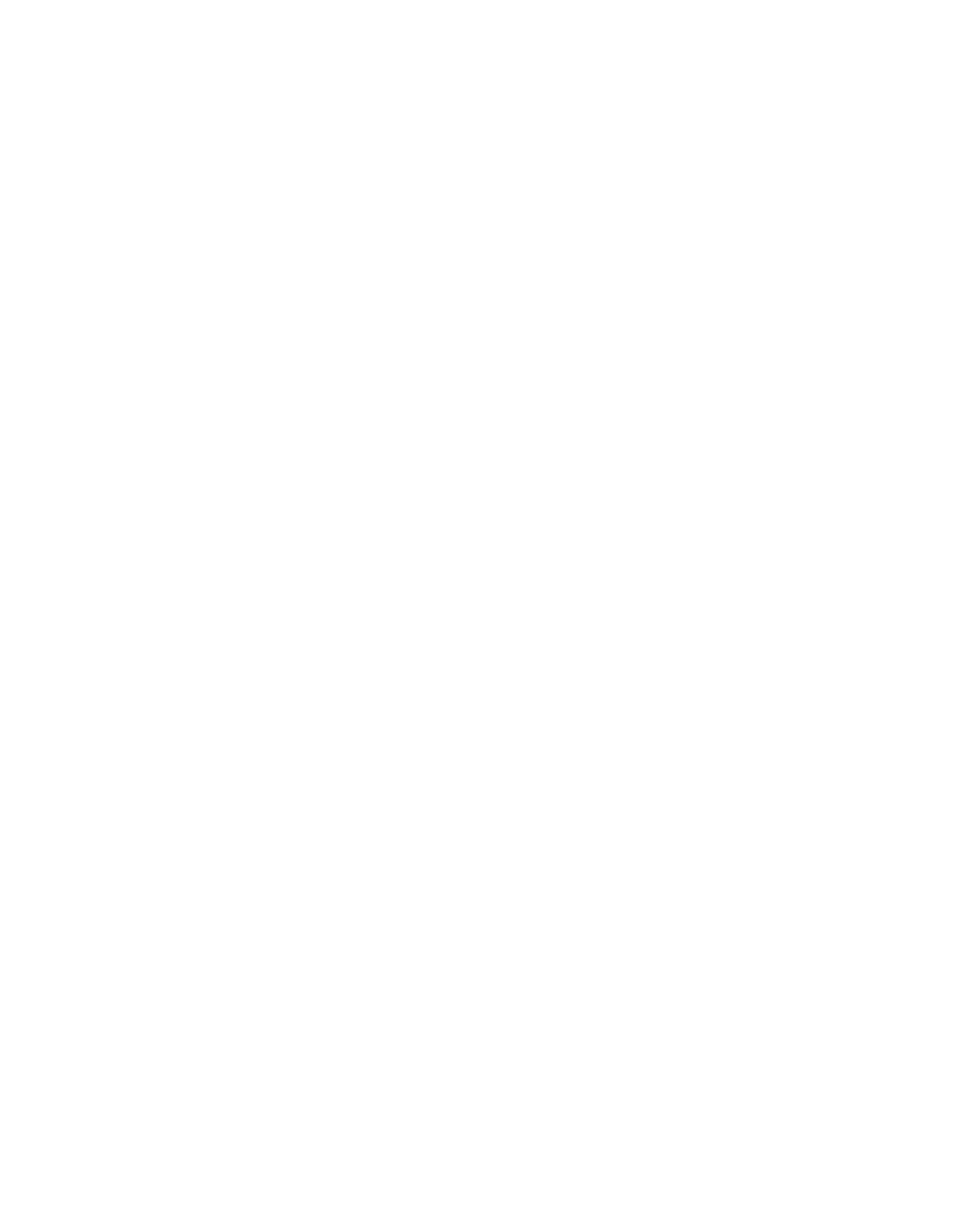## **Michigan Interscholastic Swim Coaches Associations Executive Board Meeting – May 1, 2022**

If possible, I would like to get a list of our membership that has coaches 20 or more years. Last year, I emailed coaches that had over 20 years of coaching and asked them to consider applying for the MHSCA HOF and we generated some applications. I would like to do that again this year.

Title IX is not 50 years old. The MHSCA was wondering if there is data out there that shows how many females are coaching in each association.

There was talk about possibly not having the MHSCA COY banquet in November. The discussion was made that the MHSCA COY awards could be passed out at each association's banquet.

**Dream Team Michael McHugh** Was completed quickly, swim swam did not post (busy time with NCAA)

**Top Times List/swim cloud Dave Zulkiewski** More coaches registered.

Increased more filters.

Encourage athletes to fill out profiles.

#### **MISCA** Golf Outing **Rob Rob** Damuth

40 people signed up for 2022 outing.

Looking at new sites for 2023 - A ga ming \$375, Swan Lake \$404, The Loon \$500 includes 6 meals.

#### **Zone Vice President Reports – Posted on the webpage.**

- Zone 1 Shawn Kornoelje (Chippewa Valley) Hard for teachers to take Friday off to attend the clinic. Trying to get more inclusion from Detroit area swimming. Zone 2 Mike Harfoot (North Farmington)
- 
- Zone 3 Ed Weber (Plymouth Canton)

Trying to get more participation from schools within the Zone.

- Zone 4 Mojo Isaac (Ann Arbor Skyline)
- Zone 5 Ian Kobes (Hudsonville)
- Zone 6 Daryl Belton (Otsego)
- Zone 7 Gregg Brace (DeWitt)
- Zone 8 Brad Jones (Fenton)
- Zone 9 Erik Johnson (Houghton)

#### **Hospitality**

D-1 Steve Bowyer D-2 Rob Damuth D-3 Darryl Belton

## **MHSAA State Meet**

- **Awards**
- D-1 Steve Bowyer D-2 Michael McHugh D-3 Darryl Belton Dream Team - McHugh
- D-1 Steve Bowyer
- D-2 Jones/McHugh
- D-3 Robertson/Belton